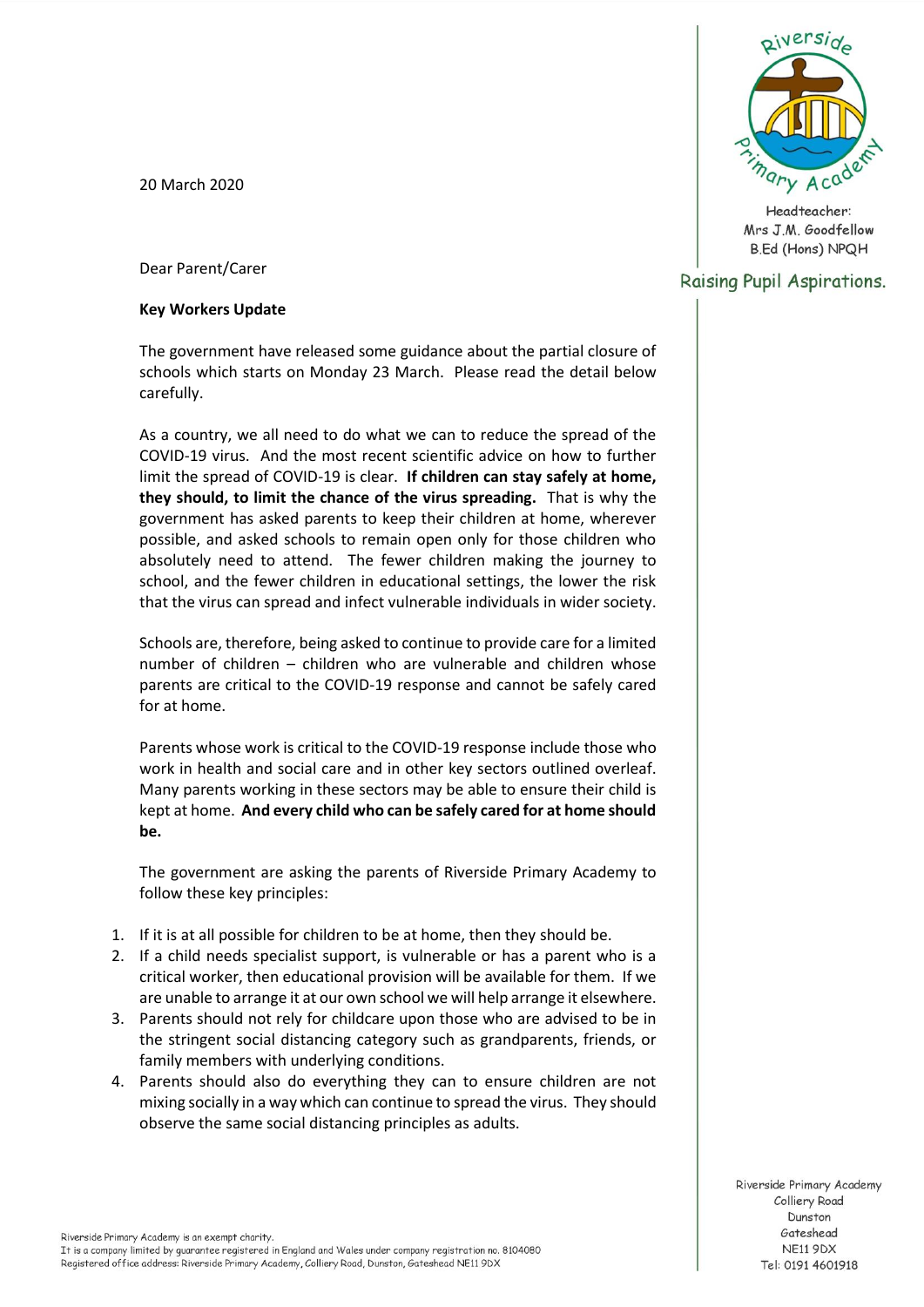## **What this means for parents of Riverside Primary Academy**

It is anticipated that the overwhelming majority of children **will not** attend school after Friday 20 March until further notice.

#### **List of Key Workers**

#### **Health and Social Care**

This includes but is not limited to doctors, nurses, midwives, paramedics, social workers, care workers, and other frontline health and social care staff including volunteers; the support and specialist staff required to maintain the UK's health and social care sector; those working as part of the health and social care supply chain, including producers and distributers of medicines and medical and personal protective equipment.

#### **Education and Childcare**

This includes nursery and teaching staff, social workers and those specialist education professionals who must remain active during the COVID-19 response to deliver this approach.

#### **Key Public Services**

This includes those essential to the running of the justice system, religious staff, charities and workers delivering key frontline services, those responsible for the management of the deceased, and journalists and broadcasters who are providing public service broadcasting.

#### **Local and National Government**

This only includes those administrative occupations essential to the effective delivery of the COVID-19 response or delivering essential public services such as the payment of benefits, including in government agencies and arm's length bodies.

#### **Food and necessary goods**

This includes those involved in food production, processing, distribution, sale and delivery as well as those essential to the provision of other key goods (for example hygienic and veterinary medicines).

#### **Public Safety and National Security**

This includes police and support staff, Ministry of Defence civilians, contractor and armed forces personnel (those critical to the delivery of key defence and national security outputs and essential to the response to the COVID-19 pandemic), fire and rescue service employees (including support staff), National Crime Agency staff, those maintaining border security, prison and probation staff and other national security roles, including those overseas.

Riverside Primary Academy Colliery Road Dunston Gateshead **NE11 9DX** Tel: 0191 4601918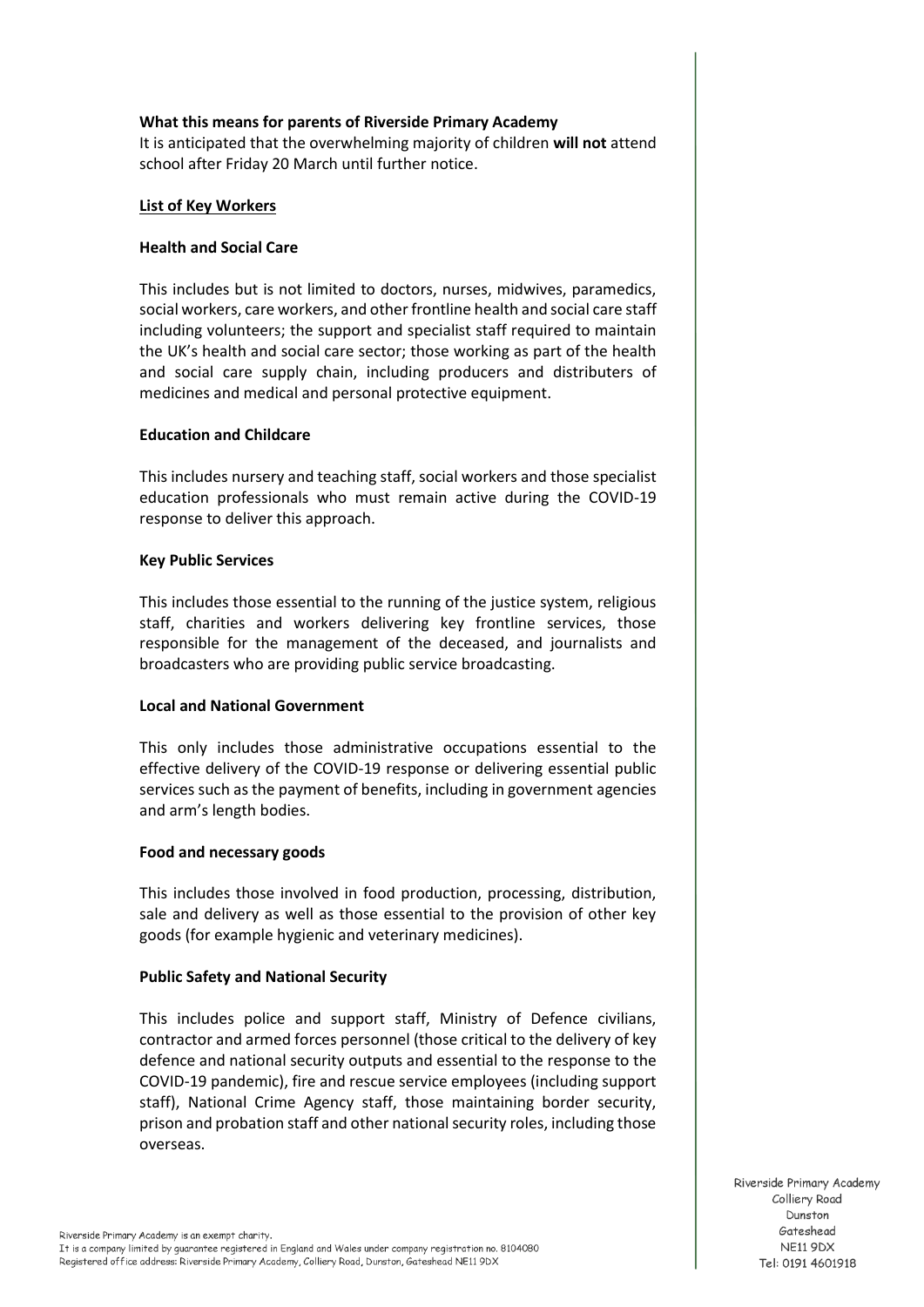## **Transport**

This includes those who will keep the air, water, road and rail passenger and freight transport modes operating during the COVID-19 response, including those working on transport systems through which supply chains pass.

#### **Utilities, Communication and Financial Services**

This includes staff needed for essential financial services provision (including but not limited to workers in banks, building societies and financial market infrastructure), the oil, gas, electricity and water sectors (including sewerage), information technology and data infrastructure sector and primary industry supplies to continue during the COVID-19 response, as well as key staff working in the civil nuclear, chemicals, telecommunications (including but not limited to network operations, field engineering, call centre staff, IT and data infrastructure, 999 and 111 critical services), postal services and delivery, payments providers and waste disposal sectors.

If your child is classed as vulnerable, the school has already contacted you to find out if you required the reduced provision school might be offering.

If you are a parent whose work is critical to the COVID-19 response, carefully consider whether you are able to keep your child at home. **Remember every child who can be safely cared for at home should be.** I am stressing this because if Riverside Primary Academy has to open for lots and lots of children whose parents want to access this reduced provision then it will put huge strain on school staff and their families, all of whom remain susceptible to Coronavirus.

**I can only provide this provision if I have enough staff. Many of our staff and their families are in the vulnerable categories and some are already not permitted to be in school. Parents who send their children to school unnecessarily may contribute to forcing the school to close, which I will have to do if I do not have enough staff.**

If you are a parent whose work is critical to the COVID-19 and are unable to keep your child at home then please ring in the first instance, as this will enable school to plan for next week. You will also be asked to complete a form/disclosure, as we are already aware we are unable to provide the usual level of Health and Safety or Paediatric first aid. Government guidance indicates only 10% of our children will require school attendance. Therefore, we are expecting only a small number of children. School staff are putting themselves and their families at risk by attending work and therefore we want to have the smallest number of children and staff on site at any one time. Please try to understand the urgency of this situation and support us with this.



Headteacher: Mrs J.M. Goodfellow **B.Ed (Hons) NPQH** 

## Raising Pupil Aspirations.

Riverside Primary Academy Colliery Road Dunston Gateshead **NE11 9DX** Tel: 0191 4601918